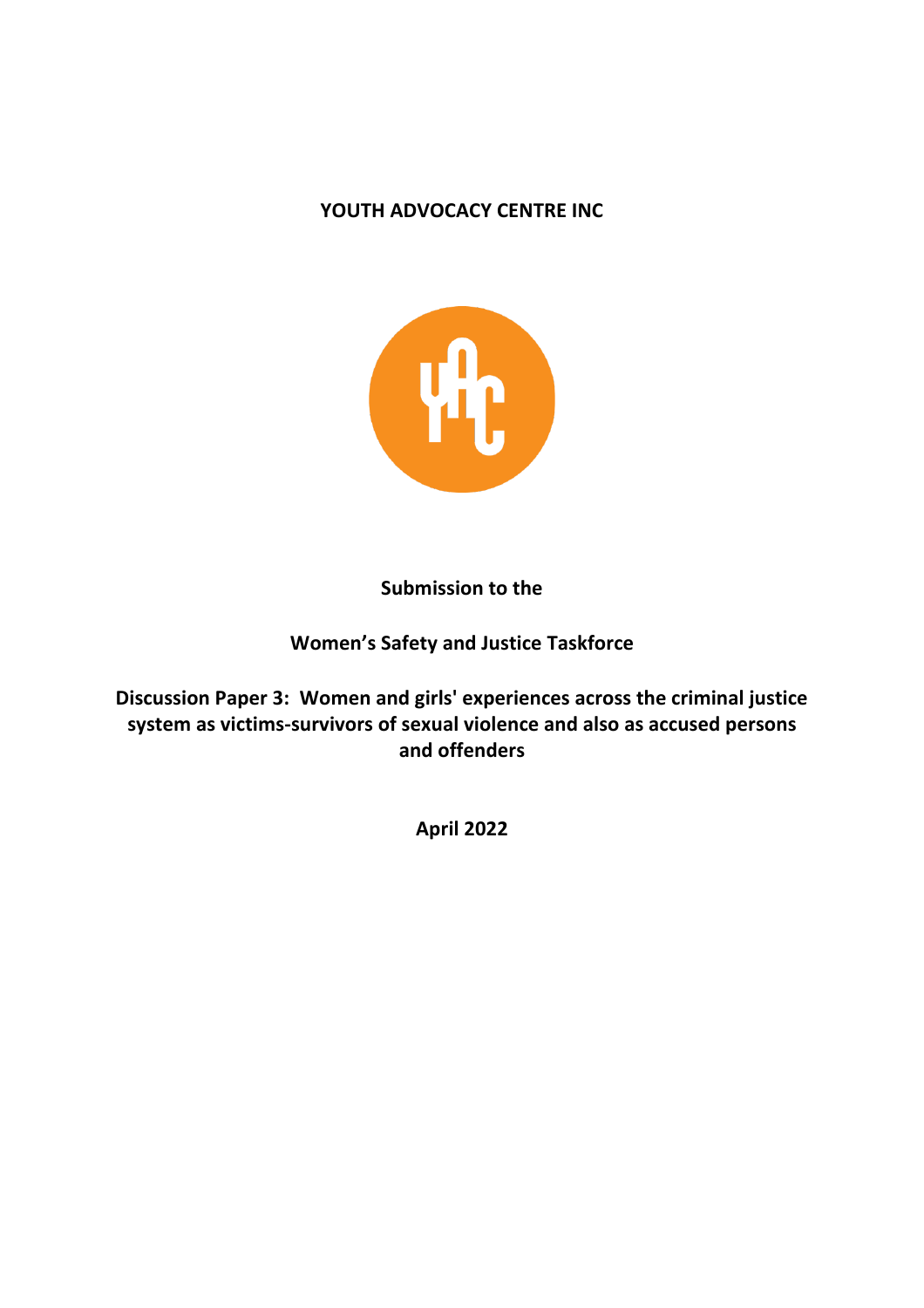The Youth Advocacy Centre Inc (YAC) is a community legal and social welfare agency for children aged 10-17 who are involved in, or at risk of involvement in, the youth justice and child protection systems; and those aged 15-25 who are homelessness or at risk of homelessness.

YAC's lawyers primarily provide advice and representation to children who are charged with offending behaviour, which may include a sexual offence. YAC's legal clients are more likely to be male than female.

However, the lawyers also provide advice to children who are victims of offences and assist with victim compensation claims. YAC's Youth and Court Support Coordinator has regularly supported girls and young women attending court as witnesses, being the victim of a sexual assault. With the YAC legal education Lawyer, the Coordinator also provides professional development workshops for workers in relation to working with 10-17-year-olds who are victims of abuse or neglect, including sexual assault.

While Discussion Paper 3 refers to "women and girls", the Paper does not have any real focus on those under 18 years of age – as victims or offenders and speaks generically in terms of both.

YAC's response to Discussion Paper 3 will be in relation to those matters of which it has experience and specifically in relation to 10-17-year-olds who have the capacity to provide instructions. Other organisations with a more specific focus of supporting women and girls affected by sexual assault and abuse will be better placed to provide the Taskforce with information in some areas. We are not in a position to comment in relation to children under 10 years of age or who do not have decision making capacity.

The terms 'children', 'girls' and 'boys' are used throughout as our clients are minors at law and to ensure that this remains clear throughout the discussion.

## *5. What are the experiences of women and girls with multiple and complex intersecting needs as accused persons and offenders in the criminal justice system? What works? What needs to be improved?*

The criminal justice system, including the youth justice system, is dominated by male offenders. For the period 2015-16 to 2019-20, 77% of those in the court system were male<sup>1</sup>. In 2021, 91% of those in youth detention were male<sup>2</sup>. The proportion of girls by daily average in youth detention dropped from 17% in 2018 to 11% in 2021<sup>3</sup> (noting that in 2008, it was 8% in Australia<sup>4</sup>).

If the response to children in the justice system is truly client centred and children are able to participate and be heard, then responses for girls should be appropriate to them and their circumstances. However, it is probably fair to say that the criminal justice system is more geared to boys and young men and insufficient attention is paid to the distinct and differing needs and concerns of young female offenders. The latter have remained around 28% of all young offenders and have moved from 17% to only 10% of those in detention in the last five years<sup>5</sup>. The number of offenders overall is relatively small and it can be tempting to take a "one-size fits all" approach from a resource perspective.

A gender-neutral youth justice system based on the risk of offending has the potential to discriminate against girls, particularly when welfare needs are confused with risk. There is a *lack* of understanding about the different needs of girls who end up in the criminal justice

<sup>&</sup>lt;sup>1</sup> Youth Justice Pocket Stats 2019-20 https://www.cyjma.qld.gov.au/resources/dcsyw/youthjustice/resources/yj-pocket-stats-2019-20.pdf Youth Justice has published "Pocket Stats" on children in the youth justice system annually for at least the last 10 years but those for 2020-21 are still not available.<br><sup>2</sup> Youth Justice Annual Summary Statistics - detention https://www.cyjma.qld.gov.au/resources/dcsyw/youth-

justice/resources/yj-annual-summary-stats-detention.pdf<br><sup>3</sup> Ibid

 $4$  Trends in Juvenile Detention in Australia (2011) Richards AIC Trends and Issues no 416

 $<sup>5</sup>$  Youth Justice Pocket Stats 2015-16 to 2019-20</sup>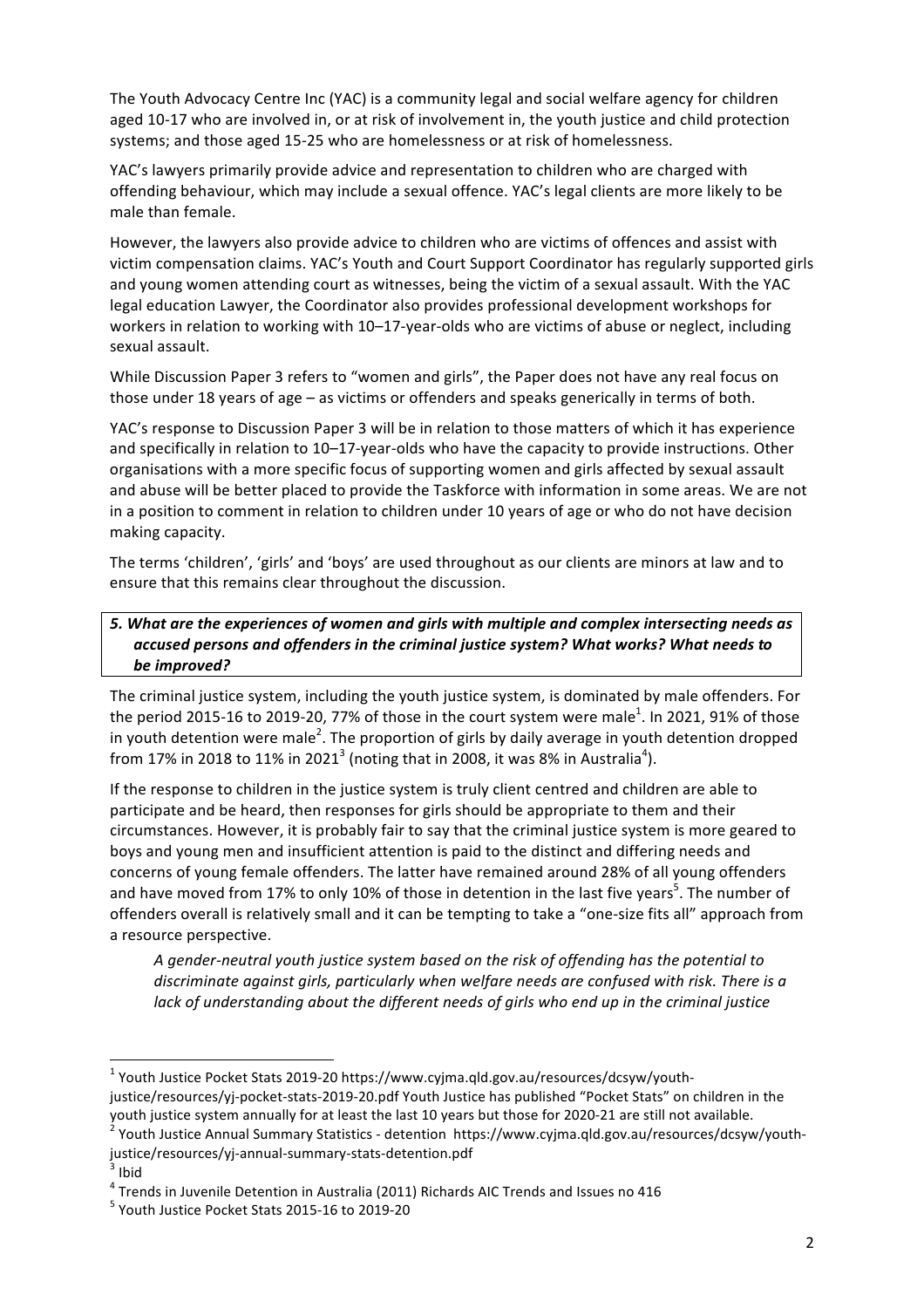system, little evidence of what works for girls and few programmes designed specifically for *girls.* 6

Girls tend to be overlooked by research, policy and practice and there is a paucity of published data<sup>7</sup>.

An important first step for policymakers is to research and identify the background, *characteristics and social reintegration needs of girl offenders and to use this to inform legislation and policies in a gender-sensitive way. 8*

The available data provide information about the complexity of young offenders' lives and situations but no analysis in terms of sex. In the broad, we know that in 2021 in Queensland:

| . .<br>×<br>۰,<br>۰, |
|----------------------|
|----------------------|

| <b>Issue</b>                                                 | In custody or under<br>supervision order | In custody |
|--------------------------------------------------------------|------------------------------------------|------------|
| Have used at least one substance                             | 78%                                      | 84%        |
| Report use of ice or other amphetamines                      | 19%                                      | 41%        |
| experienced or been impacted by FDV                          | 51%                                      | 60%        |
| Active CP Order                                              | 18%                                      | 27%        |
| Mental health and/or behav disorder (diagnosed or suspected) | 45%                                      | 45%        |
| Disengaged from education, training, employment              | 52%                                      | 63%        |
| A parent has spent time in adult custody                     | 31%                                      | 40%        |
| Unstable or unsuitable accommodation                         | 32%                                      | 42%        |
| FASD (diagnosed or suspected)                                | 8%                                       | 14%        |
| Disability (assessed or suspected)                           | 15%                                      | 25%        |
| Current or expectant parent                                  | 8%                                       | 6%         |

While the risk factors for involvement in offending to date have been found to be broadly similar for males and females, some have been identified as particularly important for girls:

- *a history of childhood abuse or neglect*
- psychological or mental health issues such as mood and anxiety disorders, and experience of *self-harm or attempted suicide*
- *a history of out-of-home care or unstable accommodation*
- *chronic illness or disability*
- *experience of socioeconomic disadvantage*
- difficulties with school.<sup>9</sup>

Additionally, YAC's understanding of the data in the Annual Report of the Childrens Court of Queensland 2020-21 is that Indigenous girls now make up 51% of young female offenders<sup>10</sup>. As a result, these girls are relatively more overrepresented than their male counterparts. Girls are not a homogenous group and the needs and interests of Aboriginal and/or Torres Strait Islander girls must be separately considered.

Girls tend to come into the criminal justice system because of their vulnerability rather than the severity of their offending<sup>11</sup>. A particular concern expressed in the research which does exist is an identified tendency to overpredict risk in females. This can result in more intensive and punitive responses which may exacerbate rather than reduce problematic behaviour $^{12}$ .

 $6$  The All Party Parliamentary Group on Women in the Penal System (2012) UK

 $<sup>7</sup>$  Ending Injustice for Girls & Young Women in the Criminal Justice System (2021) Goodfellow University of</sup>

Bedfordshire UK<br>
<sup>8</sup> Neglected needs: Girls in the criminal justice system (2014) Penal Reform International<br>
<sup>9</sup> Girls and young women in the juvenile justice system 2010–11(2012) AIHW Bulletin 107<br>
<sup>10</sup> Annual Report of of Criminal Justice, 50(2), pp. 171-183.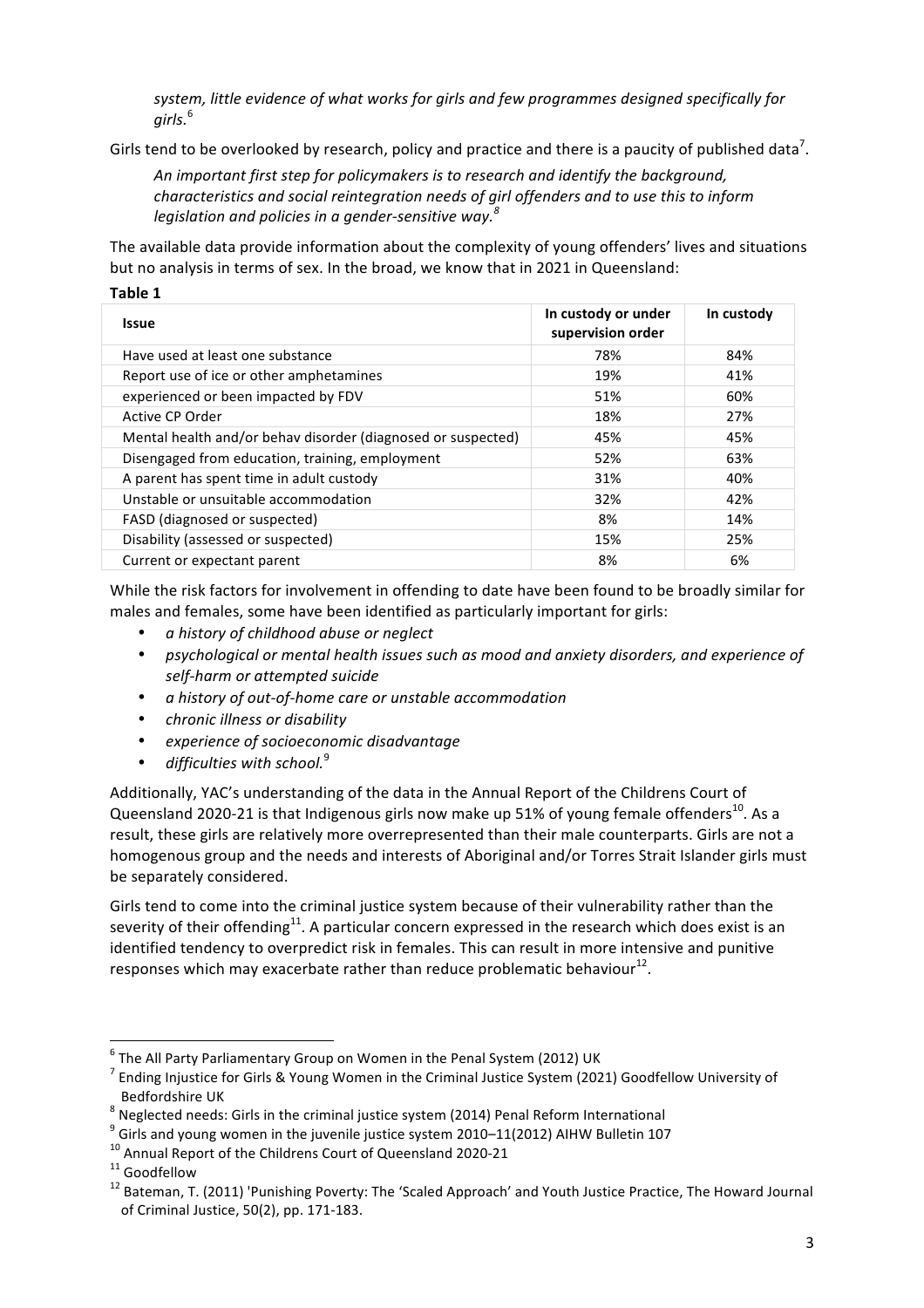However, the impact of risk factors such as abuse and neglect and serious family problems may be different for girls. Some research has identified that the format of responses needs to be different for girls to boys with the former preferring one-on-one relationships and the latter more structure<sup>13</sup>.

Queensland's Youth Justice Report 2018 noted that understanding the unique needs and practice responses for girls was a 'knowledge gap'. The Youth Justice Strategy which builds on that report, has a picture of a girl on the cover – but does not include any comment on addressing this issue. The Youth Justice Strategy Action Plan 2019-21 includes limited actions which focus on the governmental Youth Justice agency. It would be appropriate, since the agency funds a number of services to address youth offending and work with young offenders, if there was a collaborative, whole of sector approach to understanding the needs of, and providing appropriate responses to, girls, and particularly young Indigenous women. The community agencies working in this area may have important insights and information which would be of value to Youth Justice in its work and practice.

#### 18. What are your experiences and observations of prosecutors and criminal defence lawyers in cases concerning women and girls who are victims of sexual violence or an accused person or *offender?*

YAC lawyers can find themselves in the situation that they have a child offender as a client and the victim is also a child. Both are likely to be vulnerable because of their age and limited life experience. Both are facing a system which will be challenging to understand. It will seek to re-live actions which may have happened months ago. Children experience time differently to adults. Child offenders may also have suffered trauma: we refer to Table 1 in the previous section.

Lawyers have a duty to their young client. They must hold the prosecution to deliver on its responsibility to prove its case beyond reasonable doubt – and if they are under 14 to meet the doli *incapax* requirements in section 29 of Queensland's Criminal Code. Having a sex offence on their record will have an impact on the rest of the child's life so the consequences are not insignificant.

However, YAC as an organisation and its staff are committed to respecting the rights of all children. In such situations, the lawyers are cognisant of the manner in which they undertake crossexamination of child witnesses with the aim of minimising any distress. It is therefore not appropriate (or indeed necessary) to be aggressive or threatening in demeanour or voice when conducting the defence. The aim must be simply to test the evidence so that the Magistrate, Judge or jury can make the decision as to whether the case against the child offender is proved.

This is not to say that the victim is lying or did not experience what they allege. For example, YAC was acting in a matter of an indecent assault on a young woman walking home from the railway station one afternoon. The assailant was said to be of "African appearance". YAC's client, of African background, was identified as being in the area. However, the CCTV footage showed that he was wearing some quite distinctive clothing which was not mentioned at any time by the victim. Another person who was wearing clothing similar to that described by the victim was seen later by the victim's boyfriend in a park near her home. YAC's client was acquitted. The lawyer had no doubt that the young woman had been assaulted  $-$  but not by their client.

28. What factors do victims consider when deciding whether to report to, or seek help from others, such as healthcare providers and other mainstream services?

37. What factors influence a victim of sexual violence to either pursue their complaint through the reporting and investigation stage of the criminal justice system or withdraw their complaint? How is this experience different for Aboriginal and Torres Strait Islander women *and women from diverse groups?*

Question 37 is complex in relation to those girls who are under 18. This question may never apply to them because they are not given the choice about reporting a sexual offence: adults decide to do

 $^{13}$  Girls and young women in the juvenile justice system 2010–11(2012) AIHW Bulletin 107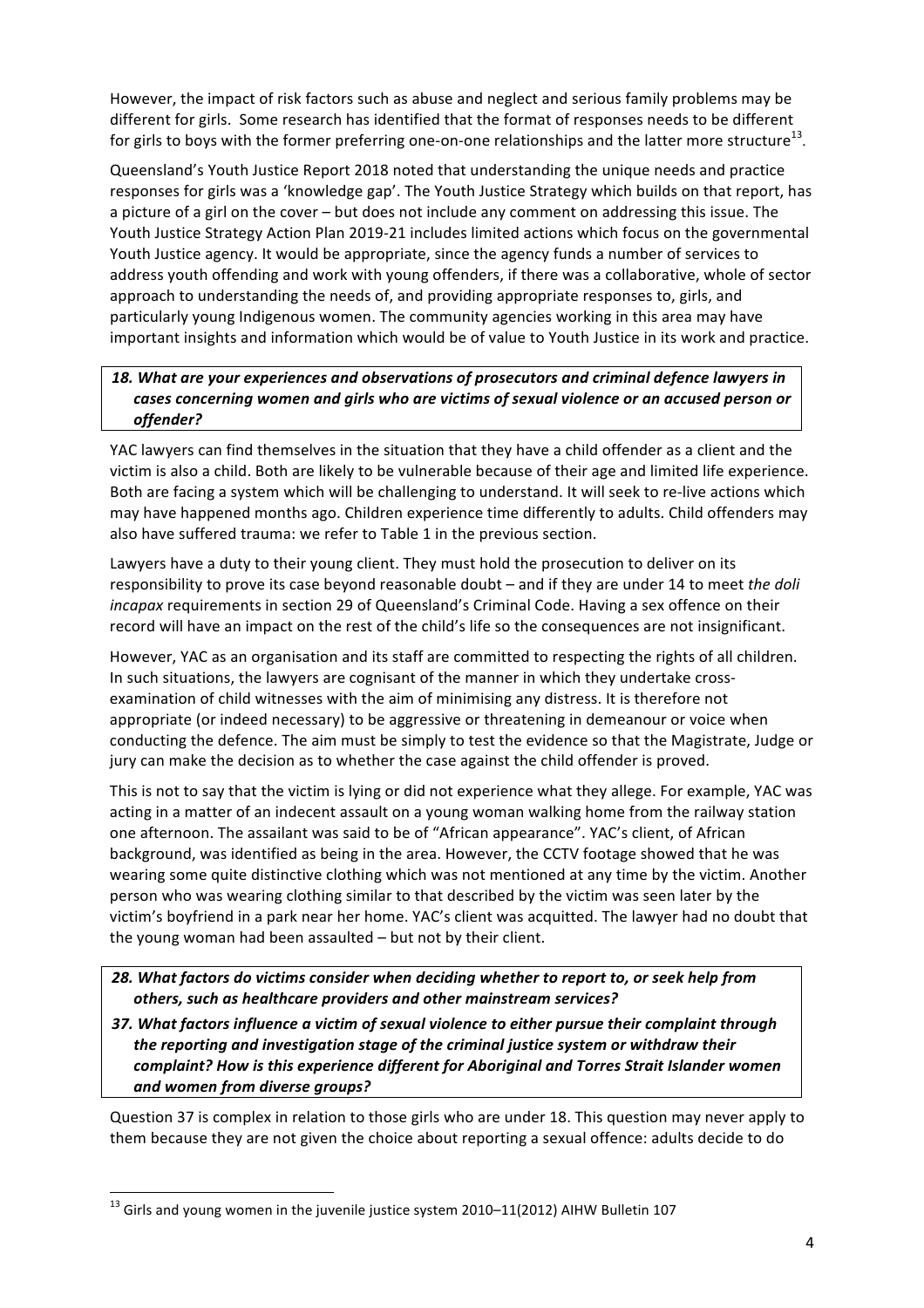that without any reference to them. It will also not be for them to decide to withdraw a complaint because they do not want to participate in the proceedings.

The recent changes to the Criminal Code, particularly new section 229BC **Failure to report belief of child sexual offence committed in relation to child,** present a serious barrier to girls being able to seek assistance about being a victim of a sexual offence and to decide what they wish to do in terms of reporting the matter. Staff in agencies such as YAC, for whom consent and confidentiality are fundamental to building trust and providing support, are now required to report to the police under sanction of criminal penalty – as is every adult in Queensland – irrespective of the victim's wishes. As a report is required 'as soon as reasonably practicable', it is not even possible to properly prepare the victim for the potential consequences of such a report being made.

YAC and many other agencies have made submissions to the current Attorney-General in terms of amending the legislation to address this but to date have had no assurances. Essentially, by removing any ability for a young woman to talk about her choices following an assault and understand the consequences of those choices, then it is likely that girls will choose not to talk about the assault at all. This may place the young woman at greater risk, with no safety plan in place and a risk that she may leave home if that is where the abuse is happening, with nowhere safe to go and limited or no support. It is not uncommon for other family members to ostracise the victim, choosing not to believe their allegation and be an additional trauma. Being homeless brings further risks. The result is that children, often girls, may actually be more vulnerable.

This situation was quite unnecessary: the recommendation from the Royal Commission into Institutional Responses to Child Sexual Abuse did not advocate for such a broad ranging position. The main focus was reporting and preventing abuse in **institutional** settings and exempting confessions in religious contexts.

Adults, on the other hand, can choose not to report their sexual abuse as a child even if they have reason to believe that the perpetrator may still be active (provided that they do not receive any information as such that this is the case).

Section 229BC should be reviewed as a matter of urgency.

*21. How is consent understood in the community and how does this impact behaviour?* 38. What impact, if any, have recent amendments to the Criminal Code, including the definition

- of consent and the mistake of fact excuse, had on police and victim responses?
- 23. Are current school and community education programs about consent effective? What is *working* well? What needs to be improved?
- 50. Should Queensland's laws on consent be amended again before the impact of amendments *recommended by the QLRC can be properly evaluated?*
- 53. What are the risks or benefits of further reform such as the following alternatives? -*Redrafting the definition of consent so that consent must be 'agreed' rather than 'given' -Including a provision that provides a non-exhaustive list of circumstances where consent* does not and cannot exist - Removing the ability for a defendant to rely on self-induced *intoxication as a reason for having an honest belief as to consent - Amending section 348A(2)* to provide that regard must be had (rather than may) to anything the defendant said or did (or did not say or do) to ascertain consent when considering whether they had an honest and *reasonable belief about consent?*

The issue of consent is potentially also more complex for children.

YAC has concerns that the QLRC Report, and consequently the amendments to the Criminal Code, did not take into account, nor make any provision for, the challenges faced by both complainants and defendants who are minors/children. There is potential for misunderstanding or miscommunication on the part of one or both in relation to consent or mistake of fact. We further note that, at present, those aged 10 and above are able to be prosecuted for rape and sexual assault.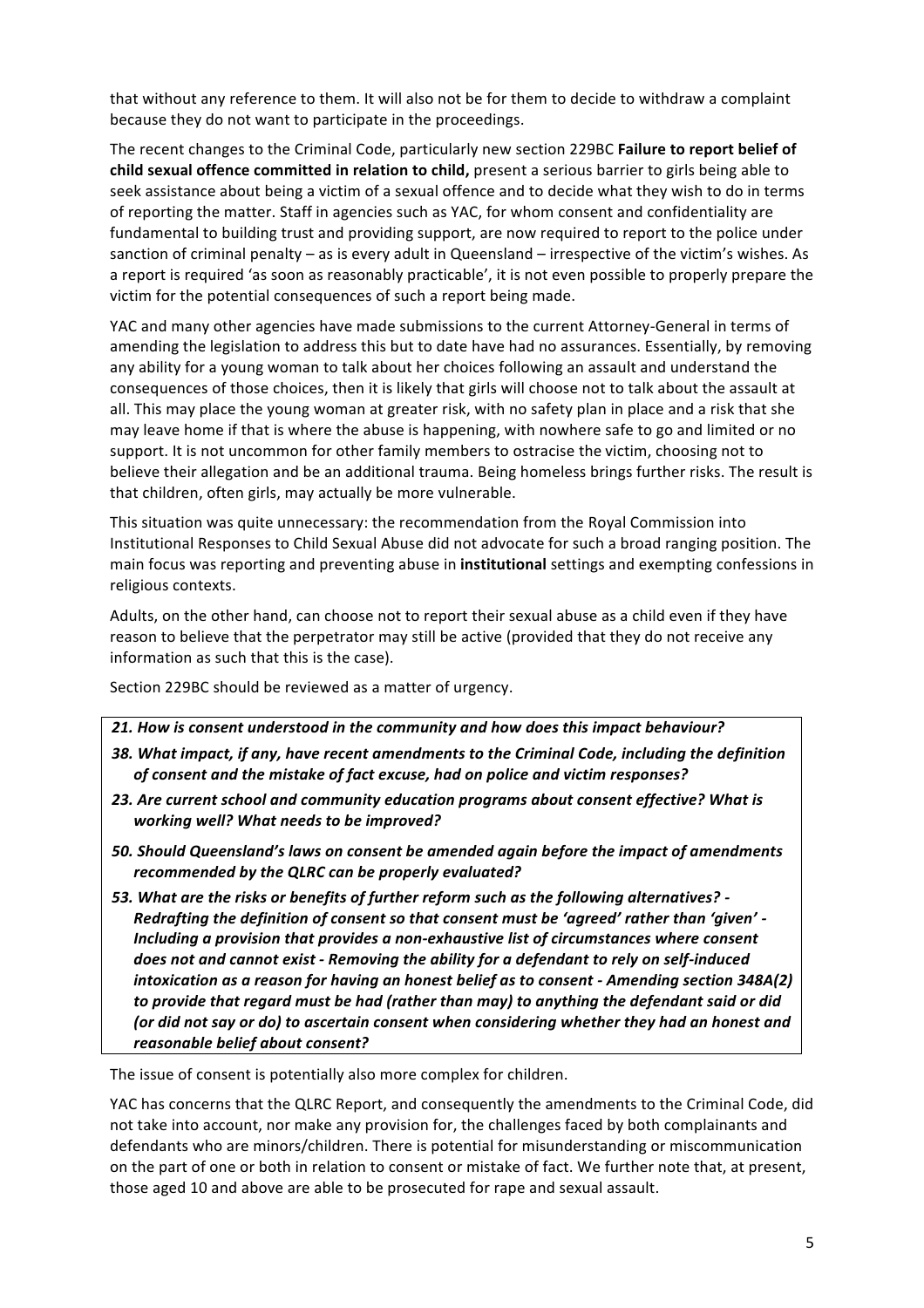Government data indicate that in 2019-20:

- 112 males and 2 females aged 10 to 17 were charged with rape
- 324 males and about 36 females were charged with other sexual offences
- \* 78 males and 348 females aged 0 to 14, and 24 males and 464 females aged 15 to 19, were reported as victims of rape or attempted rape.
- A further 290 males and 1080 females aged 0 to 14, and 90 males and 682 females aged 15-19, were reported as victims of other sexual assault.<sup>14</sup>

Adolescence can be a confusing time for children as they go through a key period of emotional, psychological and physical development. This has been, and continues to be, the subject of much research and discussion, especially with the increase in neuroscientific research. Teenagers are dealing with, not only massive hormonal shifts, but also substantial neural changes. These changes come on in great spurts and puberty is one of the most dramatic developmental stages<sup>15</sup>. The female brain does not mature until around age 21 while the male brain may take until age 28.

A teenager's hormones affect mood, emotions, and impulses as well as physically. They can become much more interested in sex, sometimes to the point of obsession.<sup>16</sup> They are literally programmed to seek out new experiences, risks and sensations, do not always have a lot of self-control or good judgment and are more prone to risk-taking behaviours, including sexual activity<sup>17</sup>.

Detachment from parents, forming more complex peer relationships and first romantic relationships and are key components of development. However,

*... teenagers have not yet reached maturity in either their ability to identify vocal emotions, or*  to express them. This means that teenagers face quite a challenge in their social spheres: they must interpret poorly expressed cues with immature recognition skills. Understanding how we *learn emotional communication skills will be important to help teenagers who struggle socially.* 18

Some children, such as those with Autism Spectrum Disorder, have particular challenges, such as understanding other people's emotions because of the way they scan faces. They might show less concern for others and less ability to comfort others or share emotions. They might misread situations and respond with emotions that are off the mark $^{19}$ .

Drinking alcohol is a very normalised behaviour in our society. There is a generally unspoken expectation that you will drink and many adults are poor role models in this space. Risk-taking and a lack of consideration of consequences is a normal part of the child's development and maturation process. Alcohol use can be part of that risk-taking or exacerbate risk-taking, leading to further risks. Alcohol contributes to all the leading causes of death for young people: suicide, vehicle accidents, accidental poisoning, and assault<sup>20</sup>. Of the young Australians aged 14–19 years who are drinking at risky levels, 83% reported being injured as a result of that drinking in the past year<sup>21</sup>.

xt=Of%20the%20young%20Australians%20aged,drinking%20in%20the%20past%20year.<br> $^{21}$ Ibid

 $14$  Queensland Government Statistician's Office, Crime report, Queensland, 2019-20

<sup>15</sup> http://www.nbcnews.com/id/14738243/ns/technology\_and\_science-science/t/study-teenage-brain-lacksempathy/#.X2RoGJMzYW8

<sup>16</sup> https://www.newportacademy.com/resources/empowering-teens/teenage-hormones-and-sexuality/

<sup>17</sup> https://raisingchildren.net.au/pre-teens/development/understanding-your-pre-teen/brain-development-teens

 $18$  https://medicalxpress.com/news/2018-08-teenagers-hard-tones-voice.html Michele Morningstar, the first author on

the paper, who conducted the research while completing her Ph.D. in Psychology at McGill University 19 https://raisingchildren.net.au/autism/development/social-emotional-development/emotional-development-asd <sup>20</sup> https://adf.org.au/talking-about-drugs/parenting/talking-young-people/alcohol-youngpeople/#:~:text=Alcohol%20contributes%20to%20all%20the,%2C%20accidental%20poisoning%2C%20and%20assault.&te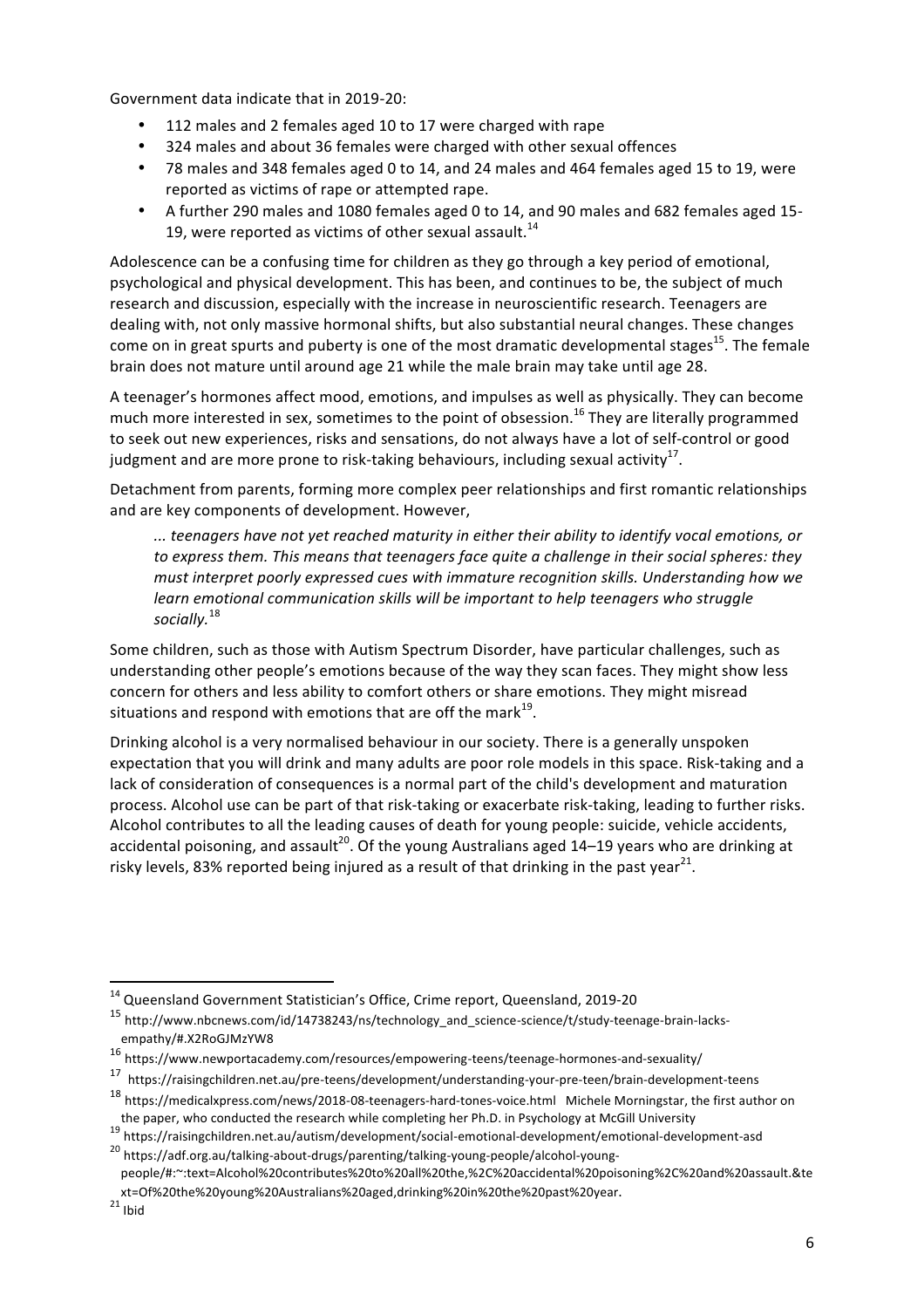For some children, drinking is a means to cope with their life circumstances. For example, victims of child sexual abuse have been identified more often among adolescents and adults with alcohol and/or drug-related disorders compared with non-abused populations<sup>22</sup>.

Heavy drinking can affect memory, learning and social skills in the future<sup>23</sup>. As a depressant, alcohol slows down the brain and can lead to poor judgment but also a heightened sense of confidence. In the context of risk-taking and lack of consideration of consequences, this is problematic.

The use of alcohol or other substances may also be relevant:

Survivors of child sexual abuse are also at greater risk of substance dependencies including not only alcohol but also nicotine dependency (Nelson et al., 2002).<sup>24</sup>

YAC is clear that no one should be subjected to unwelcome contact of any kind, particularly sexual assault. It is important that information and education programs for children are well-targeted and evaluated to ensure that children can make good decisions in these situations. This issue might benefit from a well-designed online program which may enable children to deal with this in private. Addressing alcohol use and risks is equally critical. Some of our most vulnerable children are suspended and excluded from school and programs must be available in a range of formats. For those children using alcohol to manage their trauma, therapeutic engagement is similarly critical.

The Parliamentary Committee which reviewed the Bill when it was before Parliament recommended that the Attorney give consideration of the consent and mistake of fact provisions as they apply to youth offenders and the Government agreed to consult further on this point.

In Queensland, children can be involved in domestic violence proceedings where it is an intimate partner relationship. YAC has represented several clients who have been charged with breaching domestic violence orders initiated by the police where the aggrieved was of similar age to the respondent but the aggrieved did not support the bringing or making of a domestic violence order, in particular, an order for no contact. The aggrieved endeavours to continue contact with the respondent but keep it undetected. This results in increased vulnerability for the aggrieved girl as contact with the respondent is hidden and subversive. It has been YACs observation that this "cloak and dagger" activity often brings stressors to contact between the parties which, contrary to the intention of the order, can trigger or exacerbate controlling or violent behaviours.

YAC undertook a 12-month project in 2020-21 to identify issues and responses for children under 18 involved in the domestic violence system as aggrieved and respondent and has advocated for the ongoing funding for specialist youth domestic violence legal and social welfare services to assist those under the age 18 to address the complexity of this issue. To date, funding has not been secured.

#### 25. Is the current approach in Queensland to the non-consensual sharing of intimate images striking the right balance between criminalising non-consensual behaviour and community *education?*

We refer to comments we have made earlier about child and youth development. The provisions in relation to relating to 'sexting' introduced into the Criminal Code in 2005 were intended to protect children from predatory adult behaviour but they have been used against children.

YAC has had cases where adolescent girls particularly have sent pictures of themselves to boyfriends which resulted in both being prosecuted: the girl for distributing child pornography and the male for having it on his phone even though it was sent to him.

 <sup>22</sup> https://aifs.gov.au/cfca/publications/long-term-effects-child-sexual-abuse/behavioural-aspects-mental-health-

functioning<br> $^{23}$  Alcohol and Adolescent Development Fact Sheet

https://www.education.vic.gov.au/documents/school/teachers/health/factsheet12011.pdf <sup>24</sup> https://aifs.gov.au/cfca/publications/long-term-effects-child-sexual-abuse/behavioural-aspects-mental-healthfunctioning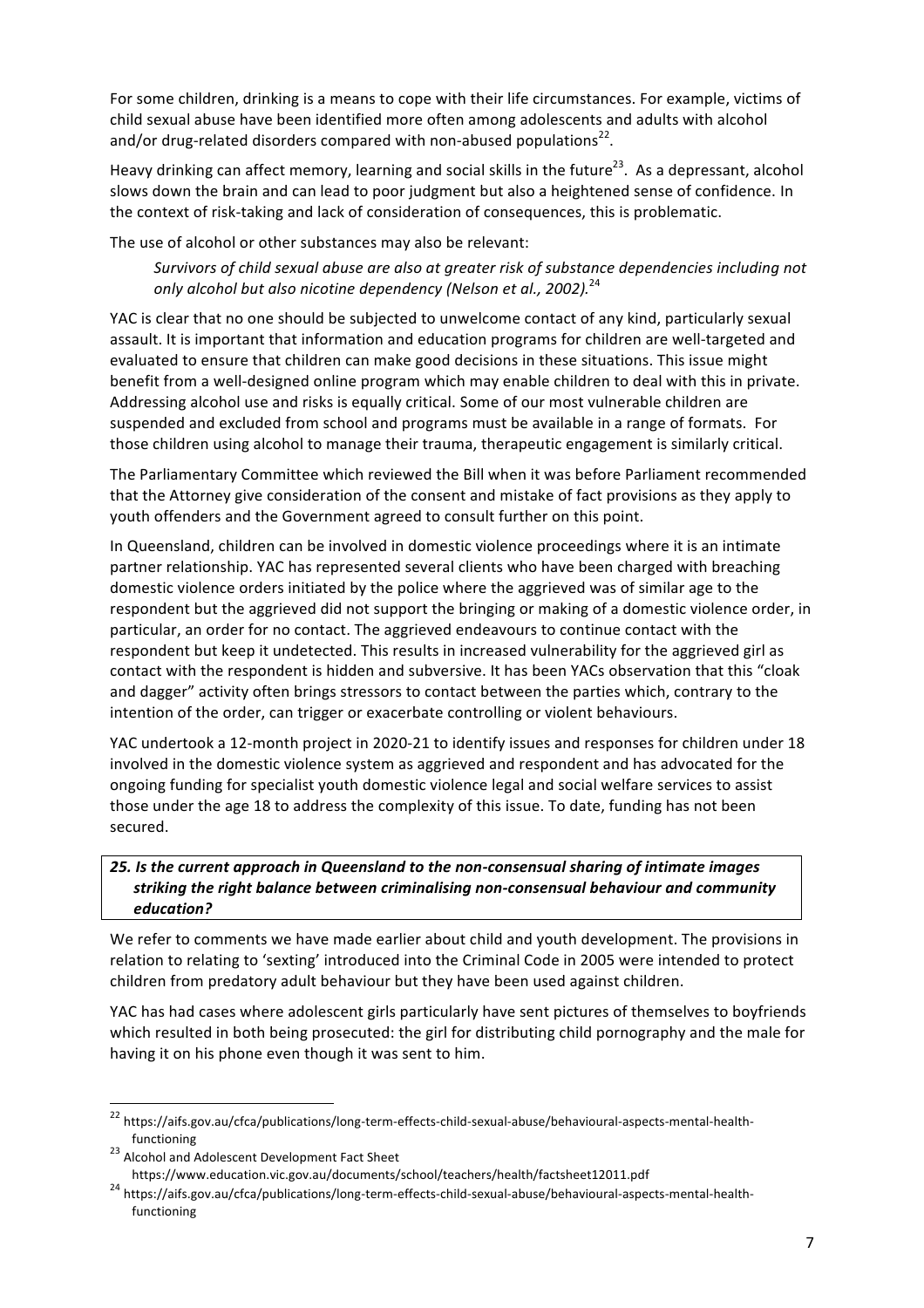In another case, an adolescent girl with an intellectual impairment was sending pictures of herself to a male who clearly was an adult and knew that she was not. Her mother went to Child Safety to ask how she might stop this man from contacting her daughter. They advised she talk to the police. The police charged the daughter with distributing child pornography.

While sending such pictures is unwise, it should not be criminalised in this situation. An 18-year-old sending a similar image of themselves to another 18-year-old is not breaking any laws. Children would have no idea, and it is perverse, that they could be breaking the law by simply following this behaviour. YAC has previously sought amendment of the legislation to preclude prosecution where the person is distributing pictures of themselves, as is the case in Victoria. Whilst YAC sees fewer of these cases than in the past, it would be preferable for the law to be amended to ensure that children cannot be prosecuted in this situation.

On a related issue, children are facing charges around the production, and distribution of child exploitation material when they film and share an incident of violence amongst their peers (that is, to other children). Police allege the filming of a fight, and therefore an assault or series of assaults falls within the definition of "child exploitation material" in S207A of the Criminal Code that pertains to a person under 16 being subjected to "abuse, cruelty or torture". Whilst there is no apparent reason, it is YAC's experience that girls are charged in this situation with much greater frequency than boys. It could be speculated this may be because boys may be more likely to involve themselves in the act of violence than to film the event.

YAC believes charging girls with child exploitation offences in this situation is inconsistent with the purpose for which the offences were introduced and misconstrues the nature of the behaviour. Whilst such charges are not frequent, they occur with sufficient regularity (and as recently as this month) for YAC to raise concerns about the practice.

YAC understands that charges brought for child exploitation offences are relevant to an application for a working with children suitability check even if the charges are not pursued. This could have a significant and long-term impact The definition of "child exploitation material" should be read in the context in which it appears in the Criminal Code, that is, in Division 22 headed "Offences against Morality". All other offences contained within that division pertain to child pornography or child sex offences. It is also not in line with the expressed legislative intent. The Explanatory Notes and the second reading speech when the provisions were introduced only refer to "addressing child pornography" and "being tough on child sex offences".

Whist YAC has been successful on a number of occasions in having these charges withdrawn, it would be preferable for this to be addressed legislatively to prevent what we believe to be a misuse of these provisions.

## 72. How can trauma-informed approaches be better embedded in court processes in *Queensland to improve the experiences of victims of sexual offences? What works? What needs to be improved?*

Most children who are involved in the Youth Justice system report exposure to some type of traumatic event. Literature indicates that continued exposure to trauma for young people can alter psychological development, increase the likelihood of engagement in high-risk behaviours, low academic performance, and difficulty sustaining relationships<sup>25</sup>. Being the victim of sexual offences is traumatic. Sometimes this trauma is linked to future behavioural difficulties including offending.

Trauma-informed practice requires the delivery of services with a unified awareness of a person's past and current experiences of abuse, an understanding of the neurological effects of trauma on

<sup>&</sup>lt;sup>25</sup> Knoche, V. A. et al. (2018) Trauma-Informed: Dependency Court Personnel's Understanding of Trauma and Perceptions of Court Policies, Practices, and Environment. Journal of child & adolescent trauma. [Online]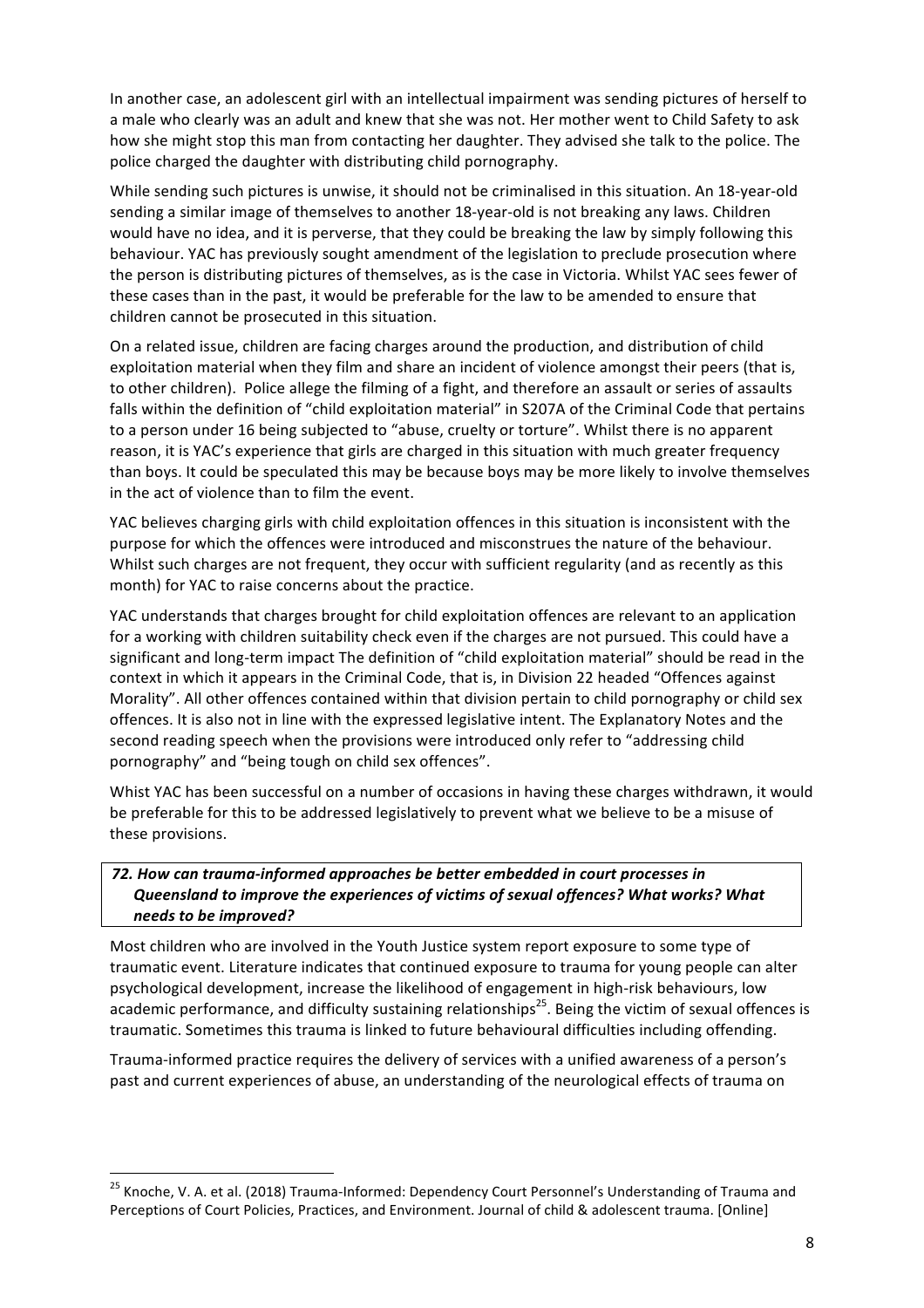parents and YP and the coping strategies they develop, and a commitment to promote healing from trauma to avoid re-traumatising clients<sup>26</sup>.

Police investigations and court processes are likely to be an additional trauma in themselves as well as re-traumatising in terms of past events. For effective trauma-informed approaches to be embedded within the court space, all staff engaging with victims of sexual violence must be adequately trained in trauma-informed practices. Courts have a moral and ethical responsibility to deliver accessible, culturally relevant, and effective services to individuals from historically oppressed backgrounds<sup>27</sup>. This includes a comprehensive understanding of the key principles underpinning trauma-informed practice, which include safety, trust and transparency, peer support, collaboration and mutuality, empowerment, and recognition of cultural, historical and gender issues<sup>28</sup>.

It is important to acknowledge that every person's trauma experience is different, and this requires workers with children to adequately adapt their practice to the range of diverse circumstances that present in relation to sexual abuse. Victimisation and offending patterns tend to differ based on gender<sup>29</sup>. Gender responsiveness is an important aspect of trauma-informed practice.

As noted previously, girls are not a homogenous group. Trauma-informed service delivery approaches should ensure that they are inclusive of girls and women across the spectrum of sexual characteristics, sexual orientation and gender diversity, cultural diversity and their individual health and psychosocial needs<sup>30</sup>. It is noted though that this discussion is continuing primarily in a binary context which may not therefore be appropriately inclusive.

#### 67. Should restorative justice approaches for sexual offences be expanded in Queensland

This has been an ongoing discussion. Holding a conference must always depend on the individual victim and individual offender and the particular circumstances of the offence. For children, it may be more appropriate than court proceedings as it is an opportunity for them to understand the implications of their actions and the importance of consent. However, it may well need to be supported by therapeutic intervention for survivor and perpetrator.

However, there are many situations where the victim would find it far too difficult to participate. It may be that the situation could still be better resolved through someone standing in for the victim who can help the offender understand the impact of their behaviour.

Alternatively, there could be a restorative justice order which involved therapeutic intervention and learning without a conference. There should be specialist training for facilitators running restorative justice processes for matters involving sexual offences.

The Griffith Youth Forensic Service (GYFS) is part of a broader program of research and practice at Griffith University concerned with understanding and preventing sexual violence and abuse. It provides specialist forensic psychological assessment and treatment services, on a state-wide basis, to youth who are sentenced in courts in relation to sexual offence matters. It is a partner with ANROWS in a project on the adverse childhood experiences and the intergenerational transmission of domestic and family violence in young people who engage in harmful sexual behaviour and violence against women. It is intended that this work will inform ongoing prevention and intervention efforts to address engagement in harmful sexual behaviours and sexual violence within the policy and service sectors. The importance of prevention and early intervention cannot be

<sup>&</sup>lt;sup>26</sup> McKenna, N. C. & Holtfreter, K. (2021) Trauma-Informed Courts: A Review and Integration of Justice Perspectives and Gender Responsiveness. Journal of aggression, maltreatment & trauma [online]

<sup>&</sup>lt;sup>27</sup> Antebi-Gruszka, & Scheer, J. R. (2021). Associations Between Trauma-Informed Care Components and Multiple Health and Psychosocial Risks Among LGBTQ Survivors of Intimate Partner Violence. Journal of Mental Health Counseling, https://doi.org/10.17744/mehc.43.2.04<br><sup>28</sup> McKenna & Holtfreter, 2021

 $^{29}$  Scheer, & Poteat, V. P. (2021). Trauma-Informed Care and Health Among LGBTQ Intimate Partner Violence Survivors. Journal of Interpersonal Violence. https://doi.org/10.1177/0886260518820688  $^{30}$  Antebi-Gruszka & Scheer 2021